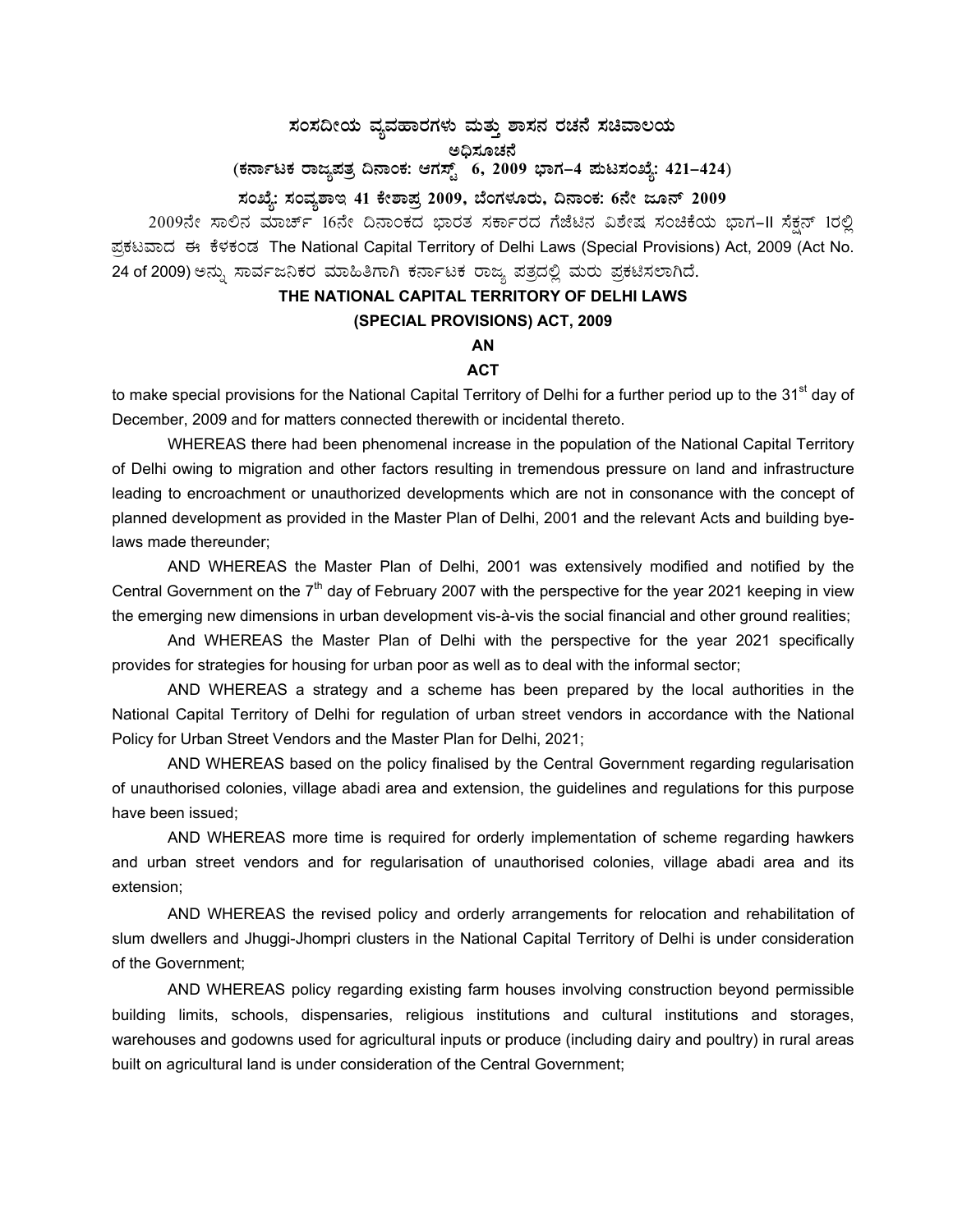AND WHEREAS the National Capital Territory of Delhi Laws (Special Provisions) Act, 2007 (43 of 2007) was enacted on the  $5<sup>th</sup>$  day of December, 2007 to make special provisions, for the areas of National Capital Territory of Delhi for a period up to the 31<sup>st</sup> day of December, 2008 and has ceased to operate after the 31<sup>st</sup> day of December, 2008;

 AND WHEREAS it is expedient to have a law in terms of the Master Plan of Delhi, 2021, in continuation of the said Act for a period up to the 31<sup>st</sup> day of December 2009 to provide temporary relief and to minimise avoidable hardships and irreparable loss to the people of the National Capital Territory of Delhi against any action by the concerned agency in respect of persons covered by the policies referred to above.

BE it enacted by Parliament in the Sixtieth Year of the Republic of India as follows:

**1. Short title, extent, commencement and duration :** (1) This Act may be called the National Capital Territory of Delhi Laws (Special Provisions) Act, 2009.

(2) It extends to the National Capital Territory of Delhi,

(3) It shall be deemed to have come into force on the  $1<sup>st</sup>$  day of January, 2009.

(4) It shall cease to have effect on the  $31<sup>st</sup>$  day of December, 2009, except as respects things done or omitted to be done before such cesser, and upon such cesser section 6 of the General Clauses Act, 1897, (10 of 1897) shall apply as if this Act had then been repealed by a Central Act,

**2. Definitions:** (1) In this Act, unless the context otherwise requires,-

 (a) ''building bye-laws'' means bye-laws made under section 481 of the Delhi Municipal Corporation Act, 1957 (66 of 1957) or the bye-laws made under section 188,. sub-section (3) of section 189 and subsection (1) of section 190 of the Punjab Municipal Act 1911, (Punjab Act 3 of 1911), as in force in New Delhi or the regulations made under sub-section (1) of section 57 of the Delhi Development Act 1957, (61 of 1957) relating to buildings;

 (b) ''Delhi'' means the entire area of the National Capital Territory of Delhi except the Delhi Cantonment as defined in clause (11) of section 2 of the Delhi Municipal Corporation Act, 1957 (66 of 1957).

 (c) ''encroachment'' means unauthorised occupation of Government land or public land by way of putting temporary, semi-permanent or permanent structure for residential use or commercial use or any other use;

 (d) ''local authority'' means the Delhi Municipal Corporation established under the Delhi Municipal Corporation Act, 1957 (66 of 1957) or the New Delhi Municipal Council, established under the New Delhi Municipal Council Act, 1994 (44 of 1994) or the Delhi Development Authority established under the Delhi Development Act, 1957 (61 of 1957) legally entitled to exercise control in respect of the areas under their respective jurisdiction;

 (e) ''Master Plan'' means the Master Plan for Delhi with the perspective for the year 2021, notified vide notification number S.O. 141(E), dated the  $7<sup>th</sup>$  February, 2007 under the Delhi Development Act, 1957 (61 of 1957);

(f) ''notification'' means a notification published in the Official Gazette;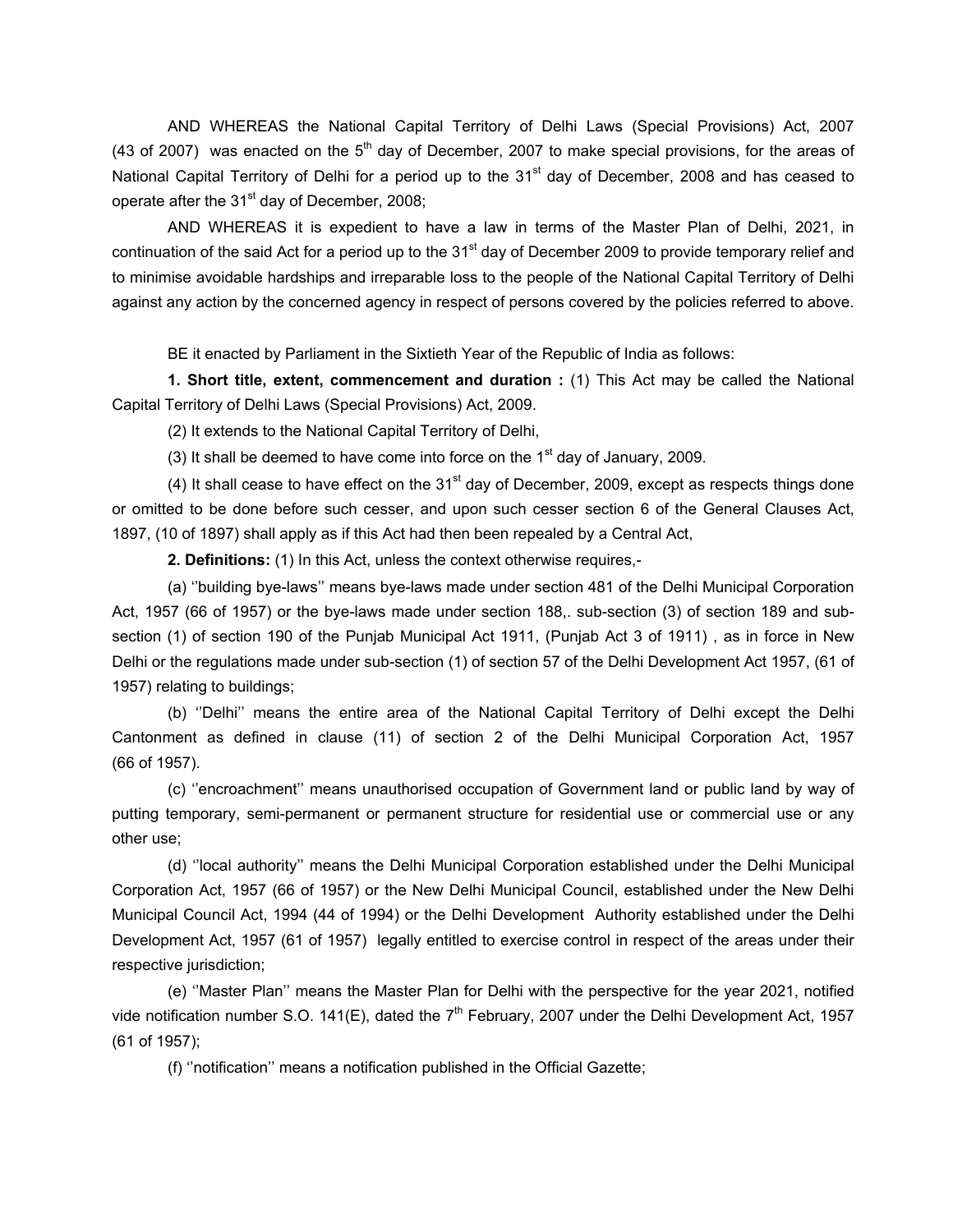(g) ''punitive action '' means action taken by a local authority under the relevant law against unauthorised development and shall include demolition, sealing of premises and displacement of persons or their business establishment from their axisting location, whether in pursuance of court orders or otherwise;

(h) ''relevant law'' means in case of-

(i) the Delhi Development Authority, the Delhi Development Act, 1957; (61 of 1957)

(ii) the Municipal Corporation of Delhi, the Delhi, Municipal Corporation Act, 1957 (66 of 1957) and

(iii) the New Delhi Municipal Council, the New Delhi Municipal Council Act, 1994 (44 of 1994);

 (i) ''unauthorised development'' means use of land or use of building or construction of building or development of colonies carried out in contravention of the sanctioned plans or without obtaining the sanction of plans, or in contravention of the land use as permitted under the Master Plan or Zonal Plan or layout plan, as the case may be, and includes any encroachment.

 (2) Words and expressions used but nor defined herein shall have the meanings respectively assigned to them in the Delhi Development Act, 1957 (61 of 1957) , the Delhi Municipal Corporation Act, 1957 (66 of 1957) and the New Delhi Municipal Council, Act, 1994 (44 of 1994).

**3. Enforcement to be kept in abeyance:** (1) Notwithstanding anything contained in any relevant law or any rules, regulations or bye-laws made there under the Central Government shall before the expiry of this Act, take all possible measures to finalise norms, policy guidelines, feasible strategies and make orderly arrangements to deal with the problem of encroachment or unauthorised development in the form of encroachment by slum dwellers and jhuggi-jhompri clusters, hawkers and urban street vendors, unauthorised colonies, village abadi area (including urban villages) and its extension, existing farm houses involving construction beyond permissible building limits and schools, dispensaries, religious, institutions, cultural institutions, storages, warehouses and godowns used for agricultural inputs or produce (including dairy and poultry) in rural areas built on agricultural land, as mentioned below;

 (a) policy for relocation and rehabilitation of slum dwellers and Jhuggi-Jhompri clusters in accordance with the provisions of the Master Plan of Delhi, 2021 to ensure development of Delhi in a sustainable, planned and humane manner;

 (b) scheme and orderly arrangements for regulation of urban street vendors in consonance with the national policy for urban street vendors and hawkers as provided in the Master Plan of Delhi, 2021;

 (c) orderly arrangements pursuant to guidelines and regulations for regularisation of unauthorised colonies, village abadi area (including urban villages) and its extension, as existed on the 31<sup>st</sup> day of March, 2002, and where construction took place even beyond that date and up to the  $8<sup>th</sup>$  of February, 2007;

 (d) policy regarding existing farm houses involving construction beyond permissible building limits; and

 (e) policy regarding schools, dispensaries, religious institutions, cultural institutions, storages, warehouses and godowns used for agricultural inputs or produce (including dairy and poultry) in rural areas built on agricultural land.

 (2) Subject to the provisions contained in sub-section (1) and notwithstanding any judgement, decree or order of any court, status quo-